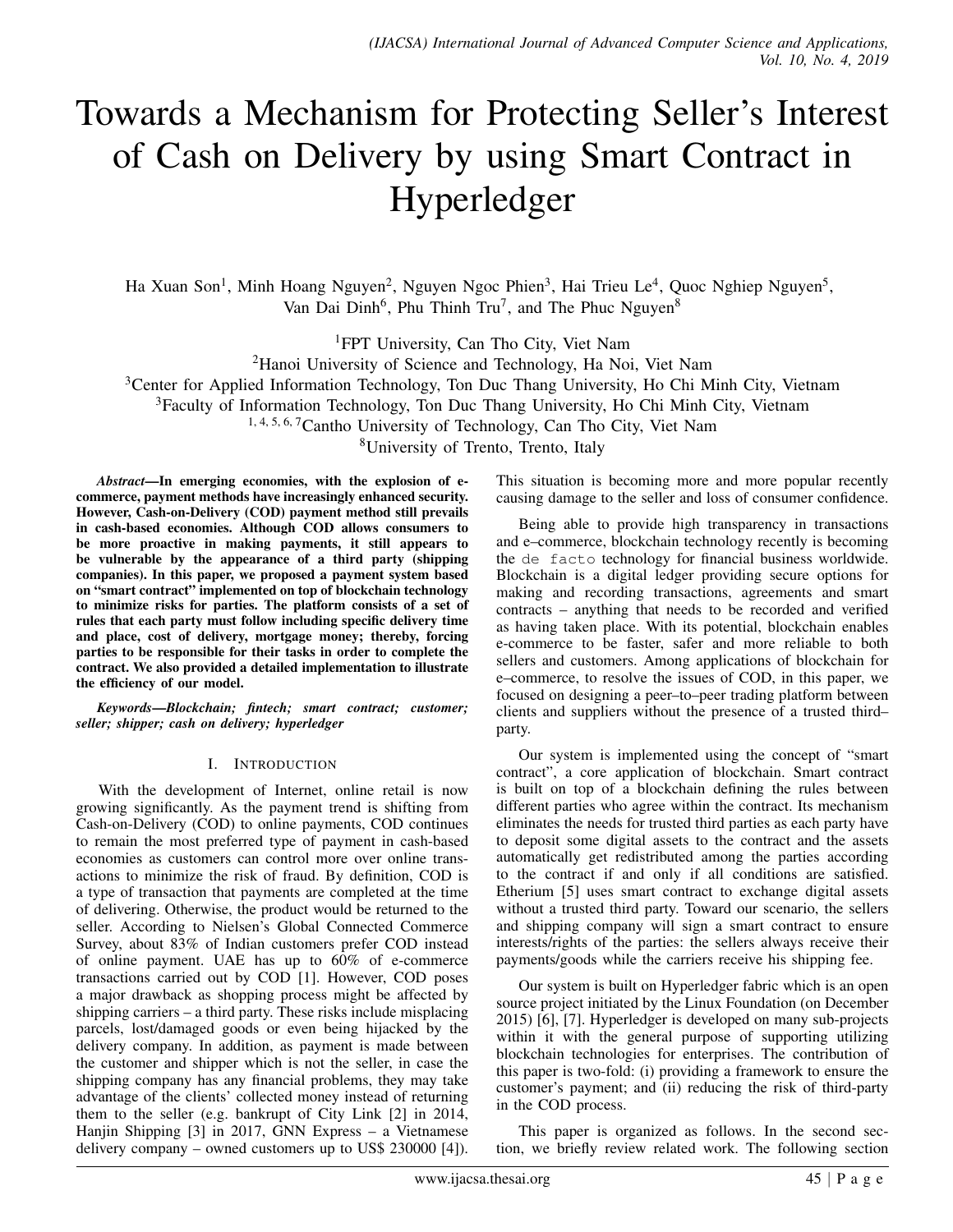illustrates the concept of blockchain technology and applied technique in detail. We described our proposed architecture with its main algorithm and describes the experimental designs and discuss the results in section fourth. Finally, Section 5 presents the conclusion and future works.

# II. RELATED WORKS

One of the major problems of e-commerce globally is the selling and buying of goods among the parties over the Internet in which the traders may not trust their partners. Krishnamachari et al. [8] proposed the mechanism that executes a transaction with any kinds of assets by using the digital key and these processes do not need a trusted third-party. Additionally, the authors describe a transaction method which signs dual deposit for anti-fraud payment transactions and the delivery between two parties in which the trader can use the digital signature to verify. The seller and the customer use a pair of symmetric keys to verify goods. They use smart contracts to decide and handle sellers and customers by increasing deposits. But this paper has not yet analysis on a problem of shipping, if it is a physical product and the shipper fails to comply with the commitment, then the system is not resolved. For our article, it is recommended that the shipper join the system and mortgage a sum of money to ensure the reliability of the system. Our process is given to not only ensure the benefits of the seller but also prevent shipper's fraudulent. If the shipper has problems, such as loss of goods then the goods of the seller sent at the carrier will still be refunded in cash to the seller.

HR Hasan, K Salah [9] provides a delivery process, participants (sellers, carriers, and buyers) must mortgage a value. This value is double the value of the goods shipped if the successful contract value will be returned for parties. If it fails, Arbitrator will solve the problem when disputing. We provide a time-bound solution to complete the contract if it fails on time, the system will automatically resolve the dispute, based on the contract without Arbitrator.

Two party contracts [10] propose the process using hash and key that is shipped by the seller with goods. The seller will be using the key and hash to compare whether it matches my product. Participants will make a deposit to the contract. But when goods are delivered by the shipper with the same key then it is possible for the carrier to find a way to manipulate or steal a key. Therefore this trust is not guaranteed to affect seller very much.

Deposit on localethereum.com [11] is an environment that is implemented by Ethereum smart contract. They introduced a process of three agents including sellers, buyers and third parties funded to deposit. Sellers and buyers trade with each other when they accept the terms of trading. A third party will ensure agreement for the transaction if a dispute happens. Currently, a reliable mediator is always localethereum.com. In our approaches, the mediation section is smart contract handling without an additional third party to stand out and such third party generation also increases costs more than primarily.

BitBay [12] is a market that uses decentralized platforms. Sellers and buyers join the transaction and it eliminates the trusted third-party. Therefore, the third-party is its contract. The smart contract will be responsible for receiving the deposit, all funds will be kept in the contract until the transaction is completed. But when the seller and the buyer sign the contract, they will have to deposit a double amount of that product, it means that the item costs \$1, the buyer will put in the contract is \$2 and the seller is also \$2. So the cost incurred is a consideration.

Our article applies blockchain technology [13] to create an operational chain, and we use distributed networks to ensure the consensus of all participants. The blockchain is applied to Bitcoin [14] to solve double spending problems. Participants trade on the blockchain network using private and public key. With the deployment of blockchain networks, smart contracts are included to make transactions between different users faster and more efficient [15]. We use hyperledger fabric [6] as an open source distributed ledger platform for building applications so the blockchain platform is effective and secure.

# III. OUR APPROACH

# *A. Blockchain and Applied Techniques*

*1) BlockChain:* is a technology that enables secure data transmission based on an extremely complex encryption system, similar accounting book of a company where cash is closely monitored. In this case, Blockchain is an accounting ledger operating in the digital field. A special feature of blockchain is that transactions are executed at a high level of trust without disclosing information; security and reliability mechanisms are achieved through special mathematical functions or coding. By 2016, most Blockchain networks were used for digital money transactions. Smart contracts based on blockchain are being considered for a variety of different transaction types, from omnipresent devices to realtime operation management structures for industrial products and in-app data transmission including transaction finance. All types of business and management can participate in the network and use the properties of the blockchain system to ensure the transparency of stakeholders.

*2) Consensus Protocol:* allow parties in the network have permission to validating and maintaining the network. A transactions before submitted to ledger have to send to all node in network to ensure that the transaction is valid, so that transactions can't be tampered without parties's agreement. In addition, consensus protocol keep all node in the network synchronized with each other.

*3) Smart Contract:* is the source code stored within blockchain system and execute predetermined terms and conditions are met. Smart contract allow parties exchange goods, make payment, while avoiding the services of a trusted third parties. Basically, smart contract is developed by programmers and install by administrators. Smart contract of Hyperledger called chaincode written by golang, node.js or java language that interact to database in each block, functions in chaincode are called by client application.

*4) Hyperledger Fabric:* is an open source distributed ledger platform, design for developing permission application enterprise-grade, Fabric provide a platform to building fast, efficient and secure enterprise blockchain applications.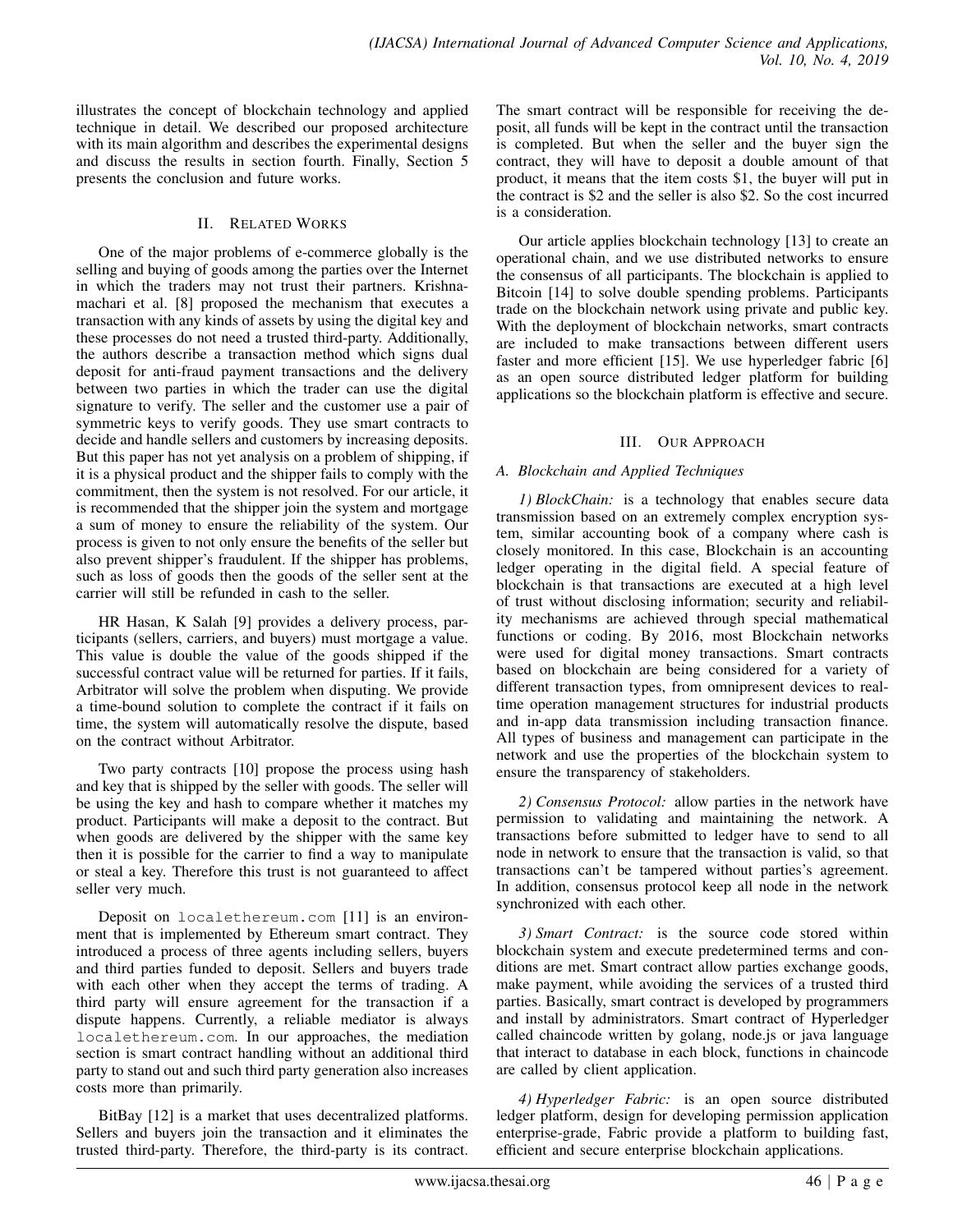

Fig. 1. The COD mechanism for protecting the seller's interest

# *B. General Model*

COD system consist of some object: user (customer), application or website, seller, delivery, smart contract, order, distributed ledger is described in Fig. 1. In the first step, an order is made through website/application, order's information are send to seller's system and store to distributed ledger in step 2 and 3. These information is also send to delivery's system and stores again to the ledger in step fourth. After that delivery packages asset of seller and transport to customer in step 5. Next, the customer pay for asset and finally, seller and delivery take theirs profit in step 7.

# IV. THE COD MECHANISM FOR PROTECTING THE SELLER'S INTEREST

### *A. The COD Model for Protecting the Seller's Interest*

In the implementation aspect, COD system contain customer (buyer), application or website, seller's system (seller), delivery system (delivery company), smart contract, order, distributed ledger. All object of COD system are described in Fig. 2. In this picture, the black lines denoted main steps; the green dashed lines describe the delivery companies can't transport package to customer in limit time; and the black dashed lines describe the customer refuse receive package. The customers make an order on website or application (step 1), order's information are send to the seller to confirm. The seller can accept or refuse this order (from step 2 to step 4). If sellers accept the order, a contract is created with a deal to determine the price of goods and the time, location delivery, step 5. After that, the seller finds the delivery company according to the delivery fee, the previous activities of the delivery company. The seller and delivery company will mortgage money including a delivery fee from the seller and the deposit from the delivery company (equal to the goods' value) to virtual account if they agree with the requirement in the contract including time, location, and fees of delivery. This money must be locked at the virtual account in the blockchain system after that the employee of the delivery company (shipper) transports the goods to the customer. Then the seller announces to the customer that the goods are being delivered (step 6 and 7). In the case of the goods are transported within the delivery time period, the locked mortgage money is refunded to the account of the delivery company. Delivery takes customer's

payment and takes profit with seller, seller announce to the customer that the goods have delivered (between step 8 and step 13). If the customer refuses the goods, the shipper resends that goods back to the seller. Then the seller also announce to the customer  $(7.1 - 7.3)$ . In case of shipper do not complete delivering within delivery time or there some trouble during delivering such as lost goods, damaged goods. The mortgage money is sent to seller's account and seller notify to the customer that the goods have been lost by the shipper from sub-step  $6.1 - 6.3$ .

# *B. Algorithms*

| <b>Algorithm 1</b> createOrder() function                  |
|------------------------------------------------------------|
| 1: <b>if</b> seller accept request <b>then</b>             |
| get information: id, customer's name, seller's name,<br>2: |
| asset, quantity, price                                     |
| store information to distributed ledger<br>3:              |
| $4:$ else                                                  |
| announce to customer that they cannot accept request<br>5: |
| $6:$ end if                                                |
|                                                            |

We present a smart contract of COD model, this have some functions that interact to database blockchain to demonstrate the operation steps of the COD process. Firstly, customer make an order, order's information is send to seller system, seller store these information to distributed ledger (Algorithm 1), if seller don't accept order they must announce to customer. Seller choose which delivery company they want to transport the package, information of order is send to them, if delivery company accept the order they make a mortgage to virtual account, if not delivery transport package to customer, seller store order's information with delivering state, customer pay for asset (Algorithm 2). In case of customer refuse the package, deliverer transport back to seller delivery and seller take theirs profit, seller announce to customer that package have delivered (Algorithm 3).

Algorithm 2 delivering() function

- 1: get information of order
- 2: if delivery accept order then
- 3: announces to seller that they accepts the order
- 4: transfers money to virtual account
- 5: transport package to customer
- 6: if customer don't receive package within the limit time then
- 7: money in virtual account transferred to seller's account
- 8: end if
- 9: else if delivery refuse the order then
- 10: announces to seller that they refuse the order
- 11: choose other delivery
- 12: end if

### *C. Set Up Environment*

In this section, we provide describe the environment used to implement the algorithm described above The system configuration for the experiments is a 64-bit machine with 8GB of RAM and 2.5 GHz Intel Core i5 CPU running Ubuntu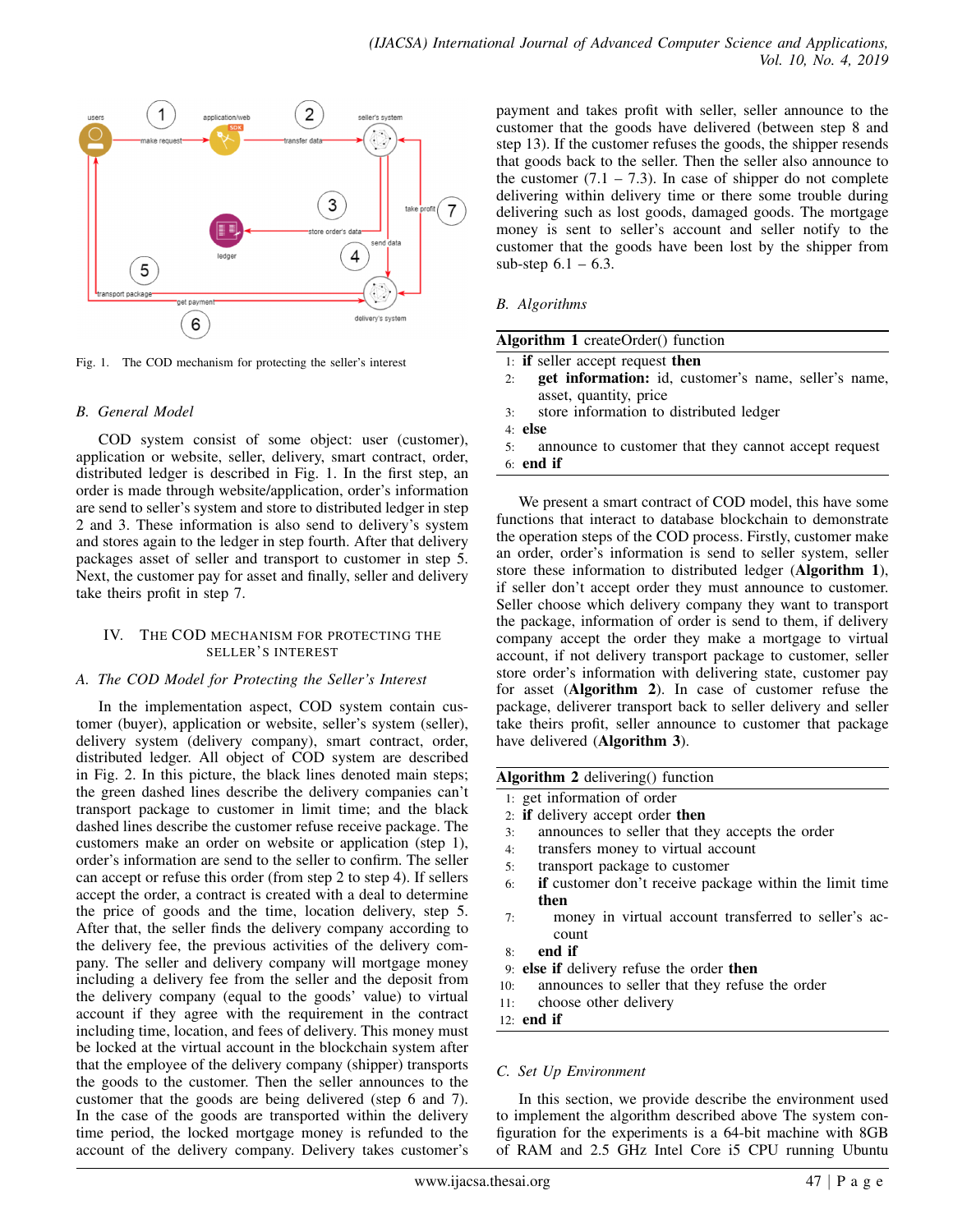

Fig. 2. The COD mechanism for protecting the seller's interest

| Fig. 2. The COD mechanism for protecting the seller's interest                                                                                                                                                                                                |                                                                                                              |
|---------------------------------------------------------------------------------------------------------------------------------------------------------------------------------------------------------------------------------------------------------------|--------------------------------------------------------------------------------------------------------------|
| <b>Algorithm 3</b> takeProfit() function                                                                                                                                                                                                                      | peer0.org2                                                                                                   |
| 1: <b>if</b> customer accept package <b>then</b><br>deliverer receive money<br>2:                                                                                                                                                                             | peer1.org2                                                                                                   |
| delivery ad seller take theirs profit<br>3:<br>$4:$ else                                                                                                                                                                                                      | We just need $p \in$<br>delivery of two of                                                                   |
| deliverer take package and give back to seller<br>5:<br>$6:$ end if                                                                                                                                                                                           | docker exe                                                                                                   |
| 18.10 Cosmic Cuttlefish. We have implemented the DeM-<br>CoD framework by using Hyperledger Fabric version $1.41$ for<br>deploying CoD process on the Blockchain and Golang for<br>implementing $CoD$ 's businesses and cryptography functions <sup>2</sup> . | default<br>In.<br>BYFN network<br>CORE PEER AD<br>$7051$ , in detail i<br>when you start<br>contract in peer |

The main steps of the COD system are described in detail below.

Open the terminal and go to the directory first-network, execute these command to start network:

./byfn.sh down

./byfn.sh up -c mychannel -s couchdb

after start the network it will create four peer, public key and private of each peer in two org:

peer0.org1.example.com peer1.org1.example.com

<sup>1</sup>https://hyperledger–fabric.readthedocs.io/en/release–1.4/

<sup>2</sup>https://github.com/xuansonha17031991/CashOnDelevery-Chaincode

2.example.com

2.example.com

eer0 of each org to represent seller and organization. enter the CLI container.

ec -it cli bash

setting, after starting the BYFN network, the active peer is set to: DRESS=peer0.org1.example.com: it is use public key and private key created network above, so you just install smart 0 of org1 to represent a seller company by execute the command:

peer chaincode install -n COD -v 1.0 -p github.com/hyperledger/fabric-samples/ chaincode/COD/COD\_chaincode/

Switching to org2 to install smart contract, note that we just install to peer0 of org1 and org2 because we use only one peer of each organization to represent seller and delivery:

export CORE\_PEER\_LOCALMSPID=Org2MSP

export PEER0\_ORG2\_CA=/opt/gopath/src/git hub.com/hyperledger/fabric/peer/crypto/peer Organizations/org2.example.com/peers/peer0. org2.example.com/tls/ca.crt

export CORE\_PEER\_TLS\_ROOTCERT\_FILE=\$PEER0 \_ORG2\_CA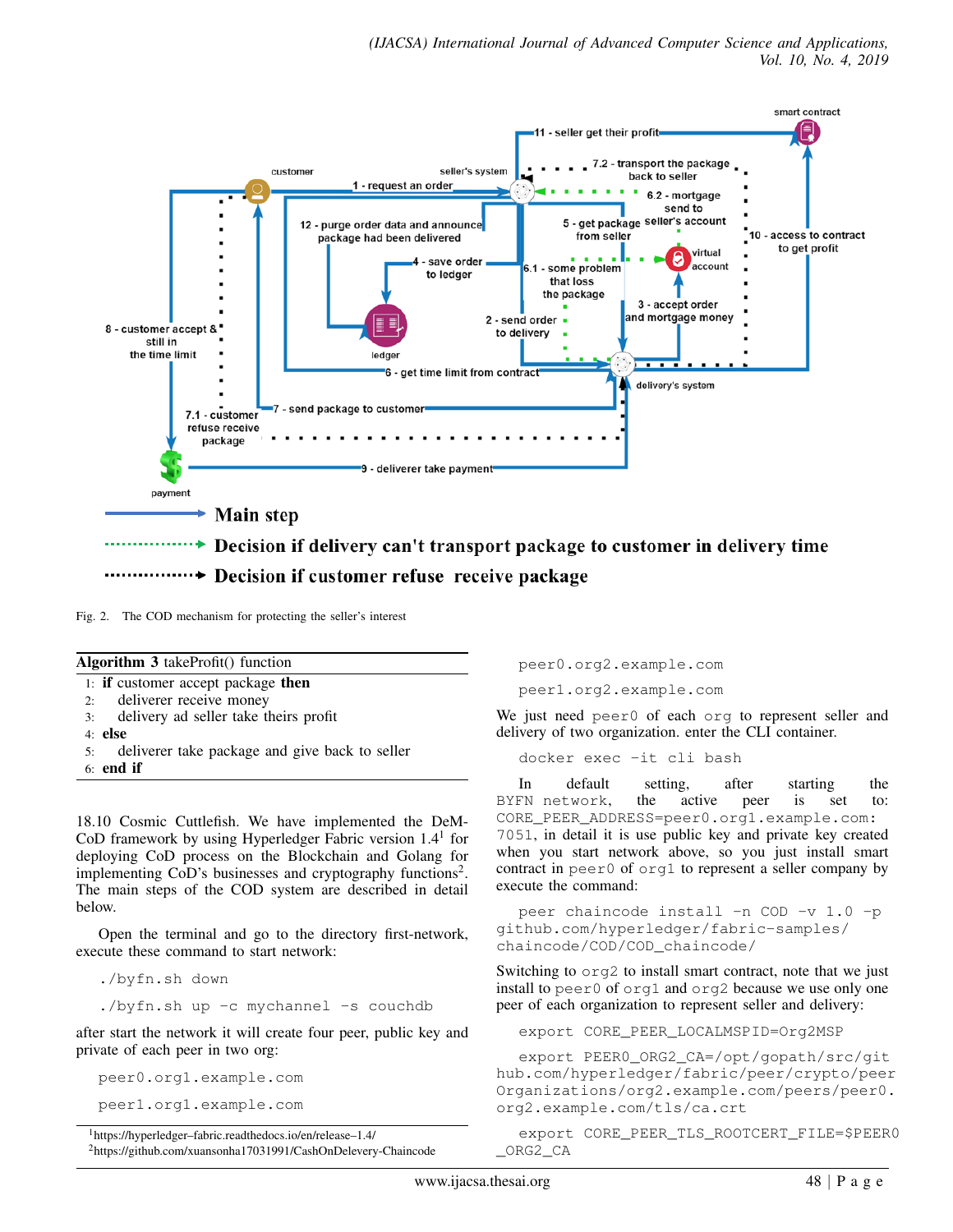export CORE\_PEER\_MSPCONFIGPATH=/opt/gopa th/src/github.com/hyperledger/fabric/peer/ crypto/peerOrganizations/org2.example.com/ users/Admin@org2.example.com/msp

Change the active peer to peer0 in org2 and install the chaincode:

export CORE\_PEER\_ADDRESS=peer0.org2.exam ple.com:7051

peer chaincode install -n marblesp -v 1.0 -p github.com/hyperledger/fabric-sampl es/chaincode/COD/COD\_chaincode/

```
peer chaincode instantiate -o orderer
.example.com:7050 --tls --cafile $ORDERER
_CA -C mychannel -n COD -v 1.0 -c '{"Args"
:["Init"]}' -P "OR('Org1MSP.member', 'Org2
MSP.member')" --collections-config $GOPATH
/src/github.com/chaincode/COD/COD_chaincode
/collection.json
```
Now the smart contract have installed in two organization represent for seller(org1) and delivery(org2), you can run the functions directly in the smart contract

# *D. Workflow*

Step 1: Create prerequisites information. To participate in the network, companies need to initiates prerequisites information that is assets of sellers, accounts to make payments of seller and delivery, suppose that this information is ready in the network.

### query seller's asset

```
{
  "docType":"Seller",
  "name":"seller_1",
  "asset": "Dell inspiron 5000",
  "quantity":2,"price":1560
}
```
# query seller's balance

```
{
  "balance":5000,
  "docType":"balance",
  "name":"seller_1_balance"
}
```
# delivery's balance

```
{
  "balance":5000,
  "docType":"balance",
  "name": "delivery 1 balance"
}
```
Step 2: when customer make an order, customer's information and order's information is created customer's information

```
{
  "docType":"customer",
```

```
"email":"someone@email.com",
"location":"Vietnam",
"name":"customer_1",
"number":"01234567899"
```
}

# order's information

```
{
  "docType":"Order",
  "asset":"Dell_inspiron_5000",
  "customer":"customer_1",
  "delivery":"delivery_1",
  "orderid":"order_1",
  "price":"1560",
  "quantity":2,
  "seller":"seller_1",
  "status":"waiting"
}
```
Step 3: after order accepted, seller contact to delivery company to make a deal with limit time. The limit time is set up at application layer so it isn't mentioned here, a virtual account is initialized if delivery company agree with that dealing. Finally, delivery make a mortgage to that virtual account, note that the mortgage must equal to asset's price.

# query after create virtual account with balance 0

```
{
  "docType":"balance",
  "balance":0,
  "name":"virtual_account"
}
```
The balance properties of the virtual account is updated to 1560, equivalent to asset's price when delivery mortgage. Now, delivery transport the package to customer the status of package is changed to present that it is delivering.

### query's result

```
{
  "docType":"Order",
  "asset":"Dell_inspiron_5000",
  "customer":"customer_1",
  "delivery":"delivery_1",
  "orderid":"order_1",
  "price":"1560",
  "quantity":2,
  "seller":"seller_1",
  "status":"delivering"
}
```
Step 4: Customer make a payment, delivery take money and receive theirs profit with seller. After that seller announce to customer to confirm that the package have delivered and money in virtual account automatically transfer back to delivery account. The status properties also change to delivered and store to ledger change status of the package the balance of virtual account is transferred to delivery, as mentioned above the rate is 3/7 so delivery take 30% of payment and seller